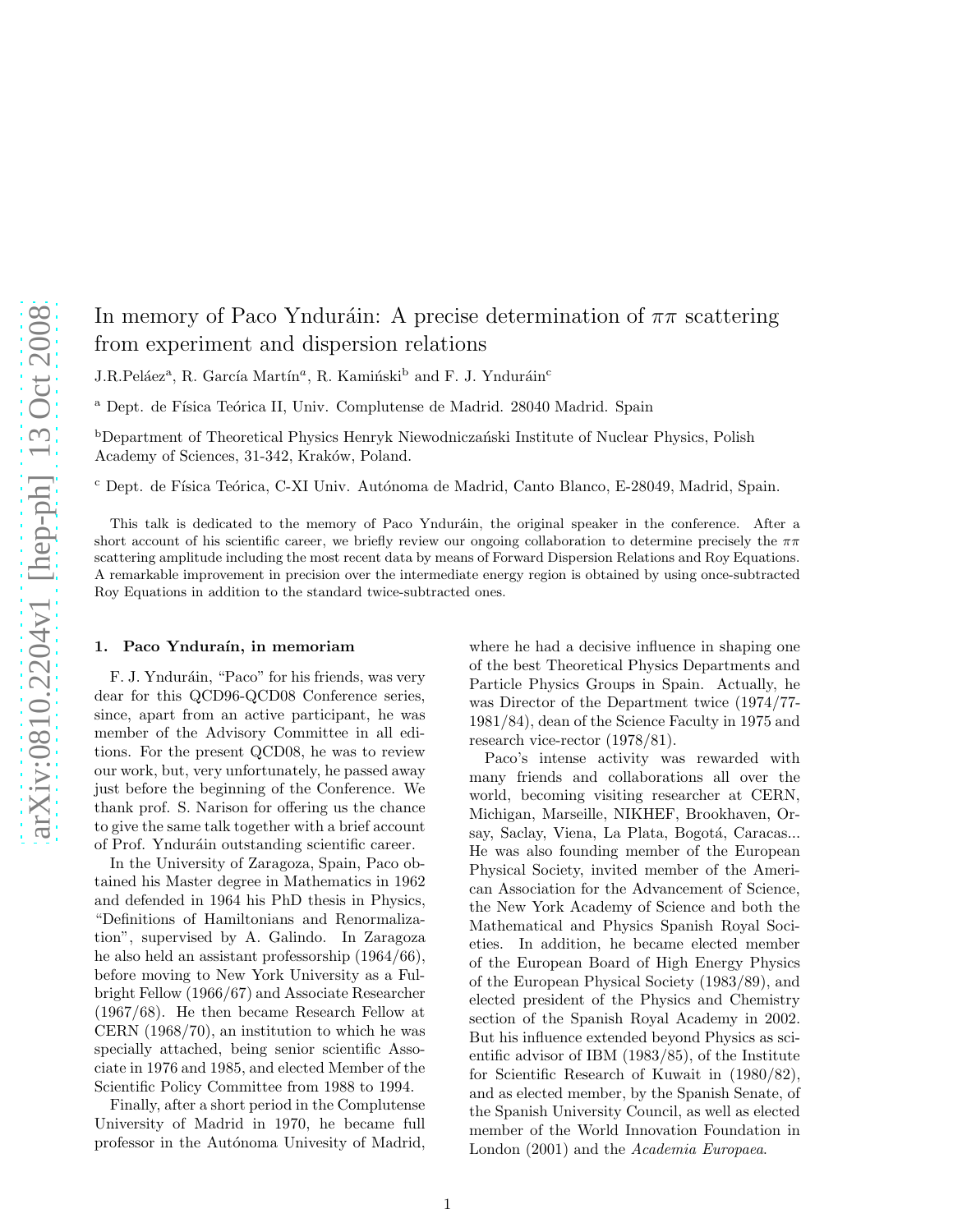Paco was awarded the gold medal of the Spanish Royal Academy and was an honorific collaborator of ICTP in Trieste, La Plata University, and Cavaliere Ufficiale nell'Ordine al Merito della Reppublica Italiana, a country very dear for him.



## 1.1. Paco, Particle Physics and QCD

Paco authored or coauthored more than 160 publications, including articles and talks. Unfortunately in this space we can only highlight a few. In his New York period he was interested in analyticity methods for scattering theory, that he gathered in a Review of Modern Physics in 1972 [\[1\]](#page-5-0). Around that time, QCD, the subject of this conference series, was established as the theory of strong interactions. This is where Paco obtained his most celebrated results, like the calculations of structure functions in the 70's and 80's [\[2\]](#page-5-1), the hadronic contributions to the muon g-2 in the 80's and 00's [\[3\]](#page-5-2), quarkonium calculations in the 90's [\[4\]](#page-5-3), as well as light quark and chiral symmetry QCD calculations in the early 80's [\[5\]](#page-5-4).

The participants in this QCD08 conference might be more familiar with his QCD work, but he also made other well known contributions to the Standard Model phenomenology, like the calculation of radiative corrections to WW scattering [\[6\]](#page-5-5). He also made some well known phenomenology beyond the Standard Model [\[7\]](#page-5-6) but always limited within his very cautious and critical attitude towards Standard Model extensions.

In recent years, motivated by the very recent and precise experimental results, he was looking back to some of his initial interests, about analytic properties of pion-pion scattering amplitudes [\[8](#page-5-7)[,9\]](#page-5-8), the subject of this talk.

#### 1.2. Books

Paco dedicated an enormous effort and enthusiasm to communicate Physics and Science. Of special relevance for the participants in this QCD Conference is his famous book – a classic – "QCD: An introduction to the Theory of Quarks and Gluons" (Springer-Verlag 1983). For many of us in the young – well, maybe not so young – generations of Particle Physicists, Paco's book has been THE BOOK where to learn QCD. He kept improving it throughout four different editions (from the second it is entitled "The Theory of Quark and Gluon Interactions"). More recently he also wrote a book on "Relativistic Quantum Mechanics: and introduction to Field Theory" (Springer-Verlag 1996), and another one on "Mecánica Cuántica" (In Spanish, 2nd Ed. Ariel S.A. 2003).

Less known to the international community – they are written in Spanish– are his books on Popular Science and "Speculation", as he called them, whose translated titles are: "Unified Theories and the constituents of matter", "Who walks out there", "Electrons neutrinos and quarks" and "The Challenges of Science".

# 1.3. Why the name "Paco" and farewell

Anyone called "Francisco" in Spain can also be called "Paco". The reason is that St. Francesco de Assisi – San Francisco in Spanish–, was the founder of Franciscan monastic community and so he was the "Father of the Community" or "Pater Comunalis" in latin. Abbreviated: Pa.Co.

But in the case of F.J. Ynduráin, "Paco" was much more than just a nickname. In dire times for Spanish Scientific research, he was able to produce first level results and was able to gather a research group on Particle and Theoretical Physics that later on became the Theoretical Physics Department of the Autónoma University in Madrid, extending his influence and scientific attitude much beyond. With his career and example he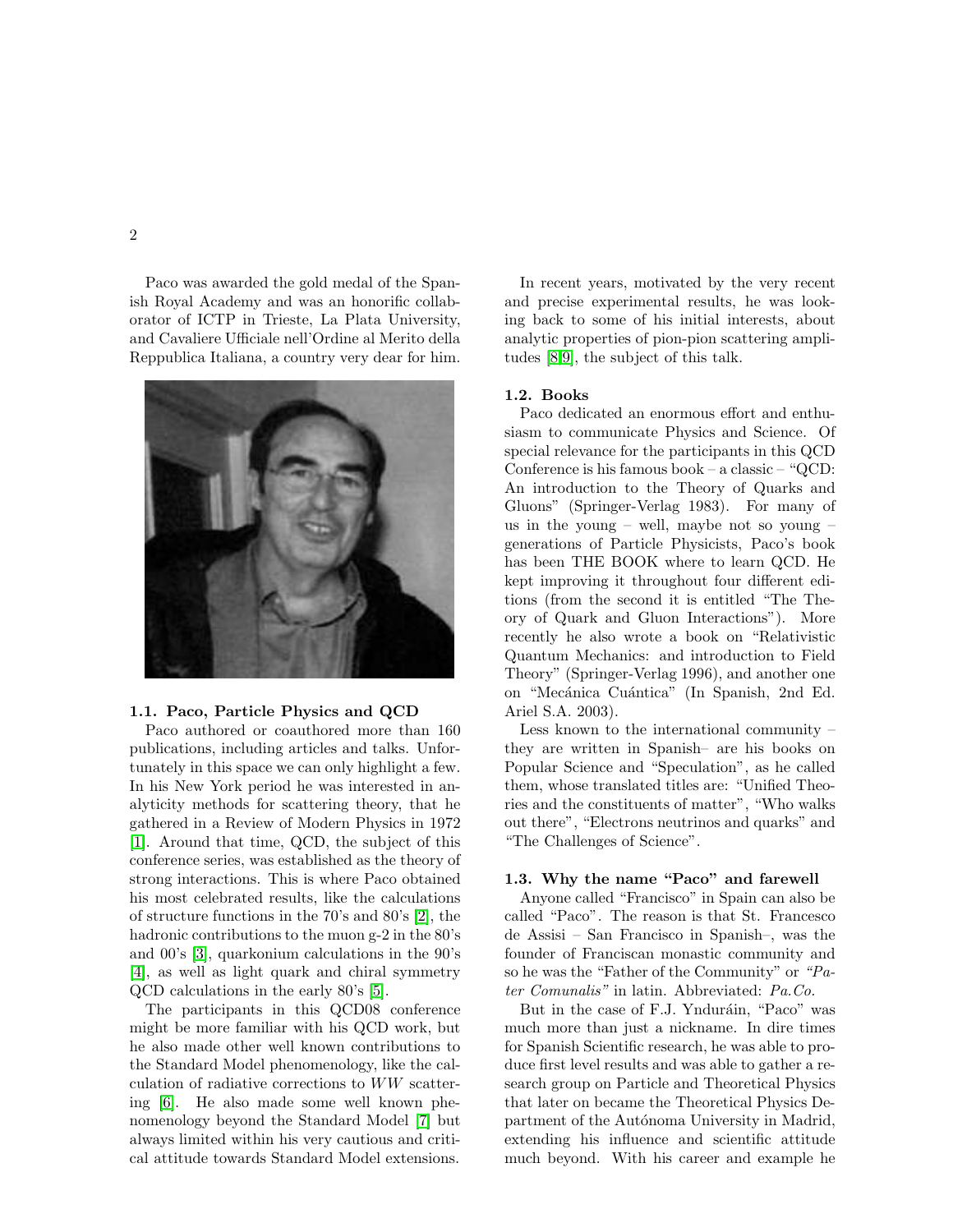really became one of the "PAter COmunalis" of the Spanish Particle Physics Community.

Paco, we will miss you as a friend, but also your enthusiastic and contagious vitality not only about Physics but life as a whole. Sit tibi terra  $levis$  — may the earth rest lightly on you.

Of course, knowing Paco, I guess that by now he would be highly embarrassed and yelling from the back... Enough is enough! Let's have fun with Physics!!... – Let's not make him wait any longer.

## 2. Dispersive approach to  $\pi\pi$  scattering

A precise determination of the  $\pi\pi$  scattering amplitude at low energies is relevant for the study of Chiral Perturbation Theory (ChPT), quark masses, the chiral condensate [\[10\]](#page-5-9) and, at intermediate energies, for the properties of the controversial sigma meson. However, the existing experimental information from  $\pi\pi$  scattering has many conflicting data sets at intermediate energies and for many years very little data in the low energy region close to threshold. The interest in the topic has been renewed with recent [\[11\]](#page-5-10) and precise experiments on kaon decays, relatively easy to relate to  $\pi\pi$  scattering.

From the theoretical side, this process is very special due to the strong constraints from isospin, crossing and chiral symmetries, but mostly from analyticity. The latter allows for a very rigorous dispersive integral formalism that relates the  $\pi\pi$ amplitude at any energy with an integral over the whole energy range, increasing the precision and providing information on the amplitude even at energies where data are poor, or in the complex plane. Remarkably, it is model independent since it makes the data parametrization irrelevant once it is included in the integral. The dispersive approach is thus well suited to study the threshold region or poles in the complex plane associated to resonances. Our recent works [\[8,](#page-5-7)[9\]](#page-5-8) make use of two complementary dispersive approaches, in brief:

• Forward Dispersion Relations (FDRs): Calculated at  $t = 0$  so that the amplitude unknown large-t behavior is not needed. There are two symmetric and one asymmetric isospin combinations, to cover the isospin basis. The symmetric ones,  $\pi^0 \pi^+$  and  $\pi^0 \pi^0$ , have two subtractions

<span id="page-2-0"></span>Re 
$$
F(s, 0) - F(4M_{\pi}^2, 0) =
$$
 (1)  

$$
\frac{s(s-4M_{\pi}^2)}{\pi} P.P. \int_{4M_{\pi}^2}^{\infty} \frac{(2s'-4M_{\pi}^2) \operatorname{Im} F(s',0) \operatorname{d} s'}{s'(s'-s)(s'-4M_{\pi}^2)(s'+s-4M_{\pi}^2)}
$$

where F stands for the  $F_{0+}(s,t)$  or  $F_{00}(s,t)$  amplitudes. They are very precise since all the integrand contributions are positive. The antisymmetric isospin combination  $I_t = 1$  reads

<span id="page-2-1"></span>
$$
F^{(I_t=1)}(s,0) =
$$
\n
$$
\frac{2s - 4M_{\pi}^2}{\pi} \text{ P.P. } \int_{4M_{\pi}^2}^{\infty} \mathrm{d} s' \frac{\mathrm{Im} F^{(I_t=1)}(s',0)}{(s'-s)(s'+s-4M_{\pi}^2)}.
$$
\n(2)

All FDRs are calculated up to  $\sqrt{s} \simeq 1420$  MeV

• Twice subtracted Roy Equations  $(RE)$ : they are an infinite set of coupled equations [\[13\]](#page-5-11), equivalent to nonforward dispersion relations plus some  $t - s$  crossing symmetry. They are well suited to study poles of resonances since they are written in terms of partial waves  $f_l^{(I)}$  $l_l^{(1)}$  of definite isospin I and angular momentum l. The complicated left cut contribution is rewritten as a series of integrals over the physical region:

<span id="page-2-2"></span>
$$
\operatorname{Re} f_l^{(I)}(s) = C_l^{(I)} a_0^{(0)} + C_l'^{(I)} a_0^{(2)} \qquad (3)
$$

$$
+ \sum_{l',I'} \operatorname{P.P.} \int_{4M_\pi^2}^\infty \mathrm{d} s' K_{l,l';I,I'}(s',s) \operatorname{Im} f_{l'}^{(I')}(s'),
$$

where the  $C_l^{(I)}$  $l_l^{(I)}, C_l^{\prime (I)}$  constants and  $K_{l,l';I,I'}$  kernels are known. The calculation is truncated at  $l < 2$  and at some cutoff energy  $s_0$ . The  $l \geq 2$  waves and the high energy are input. Although RE are valid for  $\sqrt{s} \leq 8M_{\pi} \simeq 1120 \text{ MeV}$ , for now we have implemented them only up to  $\sqrt{s} \simeq 2M_K.$ 

The aim of our group when using RE combined with FDR has been to improve the precision of scattering data analysis, to test ChPT, and, still in progress, to obtain precise determinations of the  $\sigma$  resonance. The Bern group [\[14\]](#page-5-12) has also carried out a series of RE analysis, with and without ChPT constraints, using as input phenomenological parametrizations for the  $l \geq 2$ waves and above 800 MeV for the other waves, as well as some Regge input. When using ChPT constraints, they find,  $a_0^{(0)} = 0.220 \pm 0.005 M_\pi^{-1}$ and  $a_0^{(2)} = -0.0444 \pm 0.0010 M_{\pi}^{-1}$ , an extremely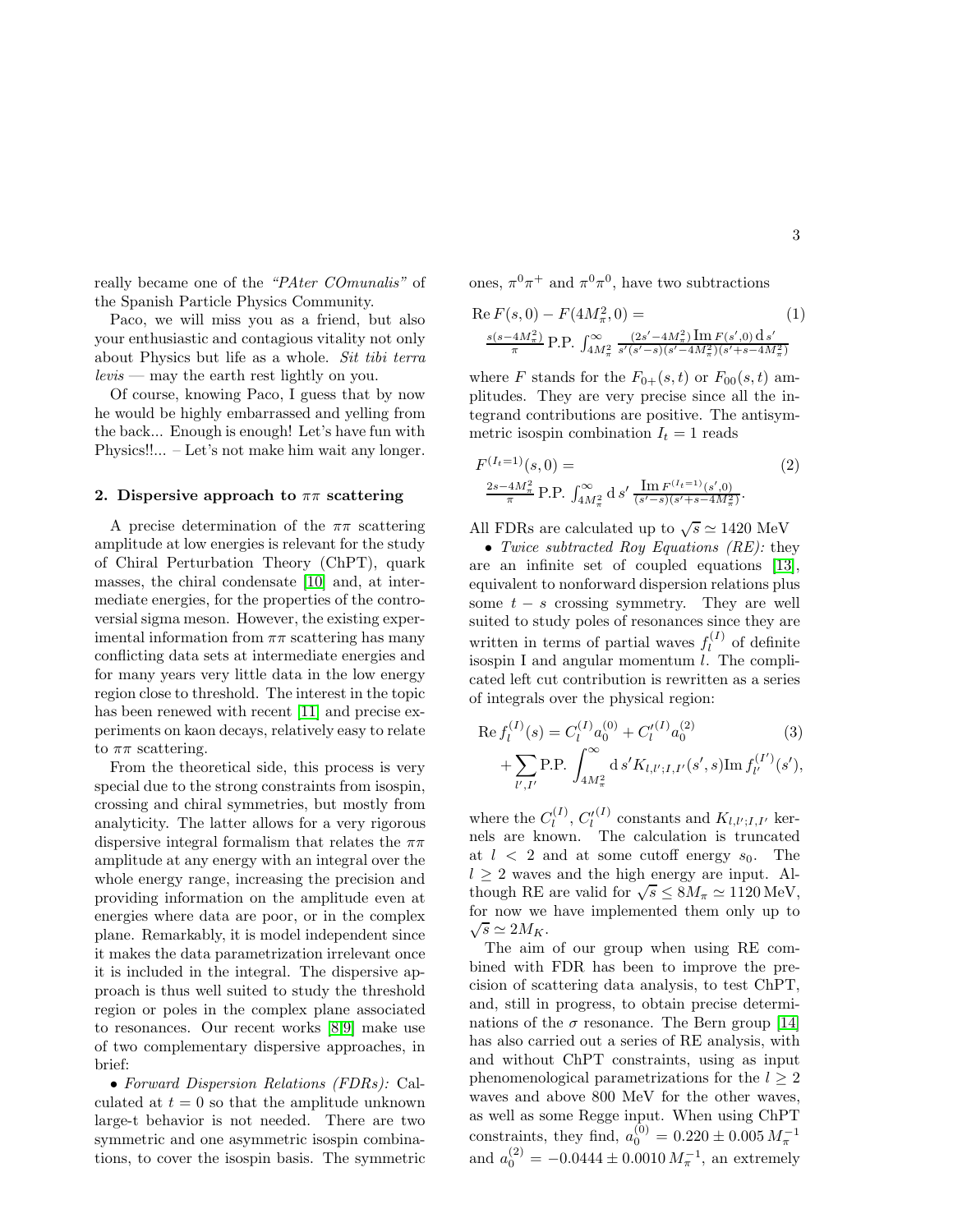precise claim, together with predictions for other scattering lengths and the S and P wave phase shifts up to 800 MeV. Although of the original input, particularly the Regge theory and the D waves, was questionable [\[15\]](#page-5-13), it certainly seems to have a very small influence in the threshold region of the scalar waves [\[16\]](#page-5-14). In addition, the Krakow-Paris [\[17\]](#page-5-15) and Paris [\[18\]](#page-5-16) groups have performed other RE analysis. The former resolved a long-standing ambiguity, discarding the so-called "up"' solution, including in their analysis a study using polarized target data. The latter checked the calculation in [\[14\]](#page-5-12) and claimed an small discrepancy in the Olsson sum rule.

#### 3. Sketch of our analysis

The approach we have followed over a series of works [\[8\]](#page-5-7) can be sketched as follows:

(1) We obtain simple "Unconstrained Fits to Data" (UFD) to each  $\pi\pi$  scattering wave so that it can be improved independently if needed. High energy fits use Regge theory. As our precision improves, we refine our fits with more flexible parametrizations or with new and more precise data, as, for example, in [\[9\]](#page-5-8) where we included the newest and very precise  $K_{l_4}$  data [\[11\]](#page-5-10).

(2) We then check how well these UFD satisfy FDRs and RE and some sum rules. To our surprise some of the most widely used data parametrizations fail to satisfy FDRs or the sum rules. Thus we choose the data parametrizations in better agreement with FDRs.

(3) Our best results are obtained by imposing dispersion relations (both FDRs and RE) and some crossing sum rules (SR) on the data fits, now called "'Constrained Fits to Data"' (CFD), which are thus consistent with analyticity, unitarity, crossing, etc...

A dispersion relation  $i$  is well satisfied at a point  $s_n$  if the difference  $\Delta_i$  between the left and right sides in Eqs. $(1),(2)$  $(1),(2)$  $(1),(2)$  and  $(3)$  is small relative to its uncertainty  $\delta \Delta_i$ . Thus, when the average discrepancy (similar to an averaged  $\chi^2/(d.o.f)$ )

<span id="page-3-0"></span>
$$
\bar{d}_i^2 \equiv \frac{1}{\text{number of points}} \sum_n \left( \frac{\Delta_i(s_n)}{\delta \Delta_i(s_n)} \right)^2 \le 1 \quad (4)
$$

it implies that the corresponding dispersion relation is satisfied within uncertainties. In practice, the values of  $s_n$  are taken at intervals of 25 MeV. This measure is also used [\[8\]](#page-5-7) to obtain the Constrained Fit to Data, by minimizing:

$$
\chi^{2} \equiv W \sum_{i} \vec{d}_{i}^{2} + \vec{d}_{I}^{2} + \vec{d}_{J}^{2} + \sum_{k} \left( \frac{p_{k} - p_{k}^{\exp}}{\delta p_{k}} \right)^{2}, (5)
$$

where  $p_k^{exp}$  are all the parameters of the different UFD parametrization for each wave or Regge trajectory, thus ensuring the data description, and  $d_I$ and  $d<sub>J</sub>$  are the discrepancies for a couple of crossing sum rules. The weight  $W = 9$  was estimated from the typical number of degrees of freedom needed to describe the shape of the amplitude.

The result of this program is, on the one hand, a set of precise Constrained Fits to Data, that satisfy very well all dispersion relations within uncertainties. Remarkably, all the waves are given in terms of very simple parametrizations that can be found in [\[8\]](#page-5-7) which are very easy to use for phenomenological purposes. On the other hand, we have the outcome of Roy Eqs. themselves that allows us to extend the calculation to the complex plane and look for poles associated to resonances and study their parameters.

In particular the best determination of threshold parameters is obtained by using the CFD set directly or inside appropriate sum rules [\[8\]](#page-5-7). For the S0 and S2 waves, we find:  $a_0^{(0)} = 0.223 \pm$  $0.009 M_{\pi}^{-1}$  and  $a_0^{(2)} = -0.0444 \pm 0.0045 M_{\pi}^{-1}$ , in remarkable agreement with the predictions in [\[14\]](#page-5-12), that extends also to the P wave scattering length. There are however, some disagreements of 2 to 3 standard deviations in the P-wave slope, and also in some D wave parameters. In general, for the controversial S0 wave, the agreement is fairly good only up to roughly 450 MeV, but from that energy up to 800 MeV those predictions deviate slightly from our data analysis. This means that we find from our Roy Eqs. and FDR data analysis a somewhat different pole from that of the Bern group (see R. Kaminski talk in this conference). Let us emphasize that we are talking about a deviation of a few degrees that only affects the sigma mass and width determination by ten or twenty MeV at most, which is a remarkable improvement compared with the situation just a few years ago and the huge and extremely conser-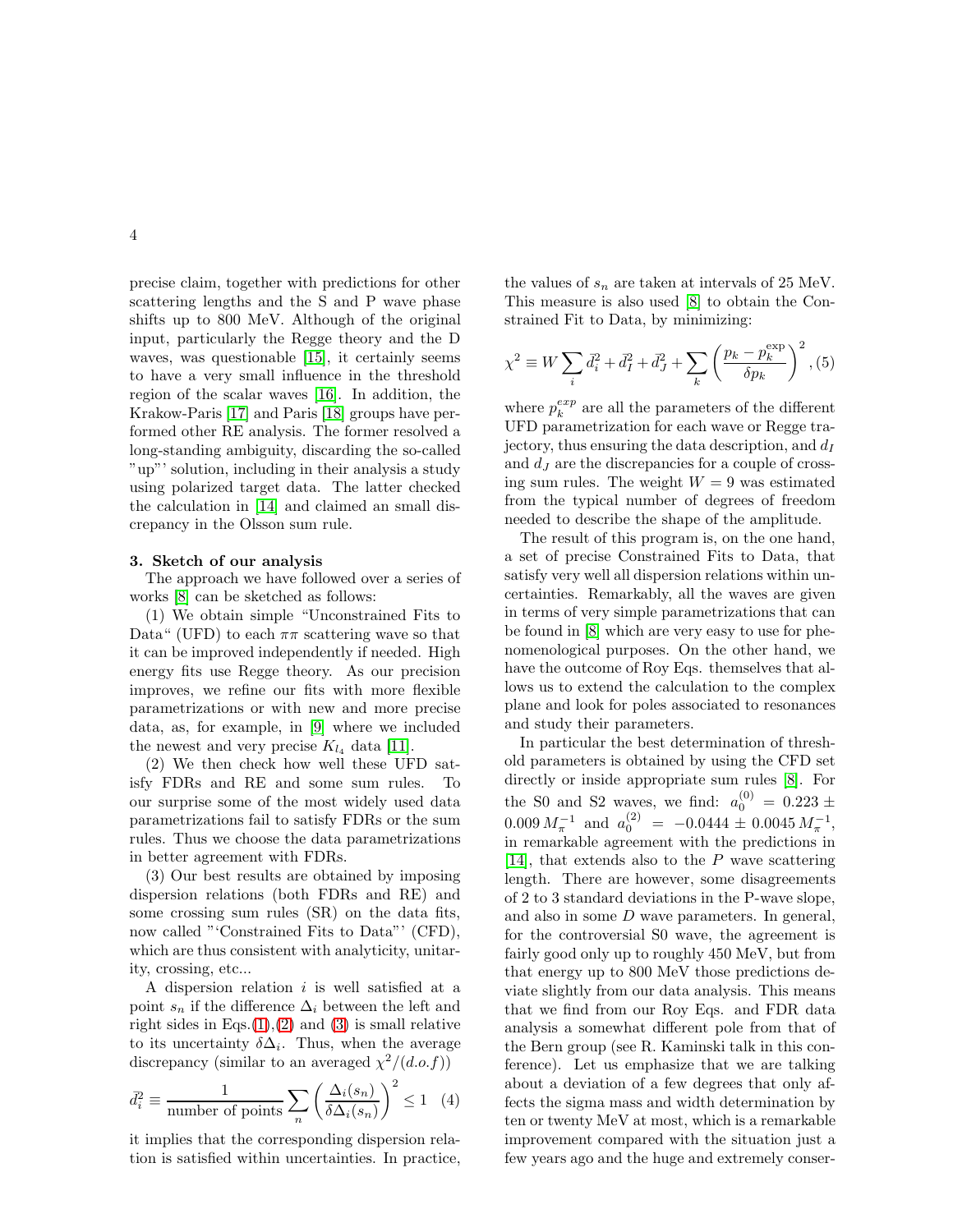

Figure 1. Above 500 MeV, the uncertainty in standard S0 Roy Eqs. (Top) is much larger than with once subtracted Roy Eqs. (Bottom).

vative uncertainties of hundreds of MeV quoted in the PDG at present [\[19\]](#page-5-17).

#### 3.1. Latest developments

In this conference we report preliminary results on two issues: First, we have recently implemented once-subtracted Roy Eqs, (denoted GKPY for brevity)[\[20\]](#page-5-18). This is motivated by the interest in the  $450 \text{MeV} < \sqrt{s} < 2M_K$  region of the S0 wave, dominated by the  $\sigma$ -resonance. The large low-energy experimental uncertainties in the S2-wave translate into large uncertainties for the dispersive output for the S0 wave in that region when using the standard twice subtracted Roy Eqs. (shaded area in top panel of Fig 1), but not for the once subtracted ones, which have a much smaller uncertainty (Fig 1, Bottom).

Second, we have improved the matching between the S0 wave parametrizations at low and intermediate energies, which occurs at 932 MeV, imposing also continuity in the first derivative.



Figure 2. Top: The improved matching only changes slightly the S0 wave above 932 MeV. Bottom: The agreement GKPY Eqs. is slightly improved above 850 MeV (compare with Fig.1 Bottom).

This follows a suggestion [\[21\]](#page-5-19) to explain the roughly  $2\sigma$  level discrepancies in the S0 wave between our analysis and that of the Bern group in the  $400 - 900$ MeV region. In Fig.2 we compare the CFD in [\[8\]](#page-5-7) (dashed line) and the new one with the improved matching (continuous line), which only differ a little above 932 MeV. Note that, for clarity, we do not provide data points, which are nevertheless reasonably well described by both parametrizations when taking into account experimental errors. Hence, the disagreement is *not* caused by a poor matching, but we are studying further suggestions in [\[21\]](#page-5-19). Nevertheless this better matching improves the Roy and GKPY Eqs. fulfillment above 850 MeV, as seen by comparing the bottom panels in Figs.1 and 2.

Finally, in order to show how well our preliminary CFD set satisfies the nine dispersion relations, we list in Table 1 the average discrepancies,